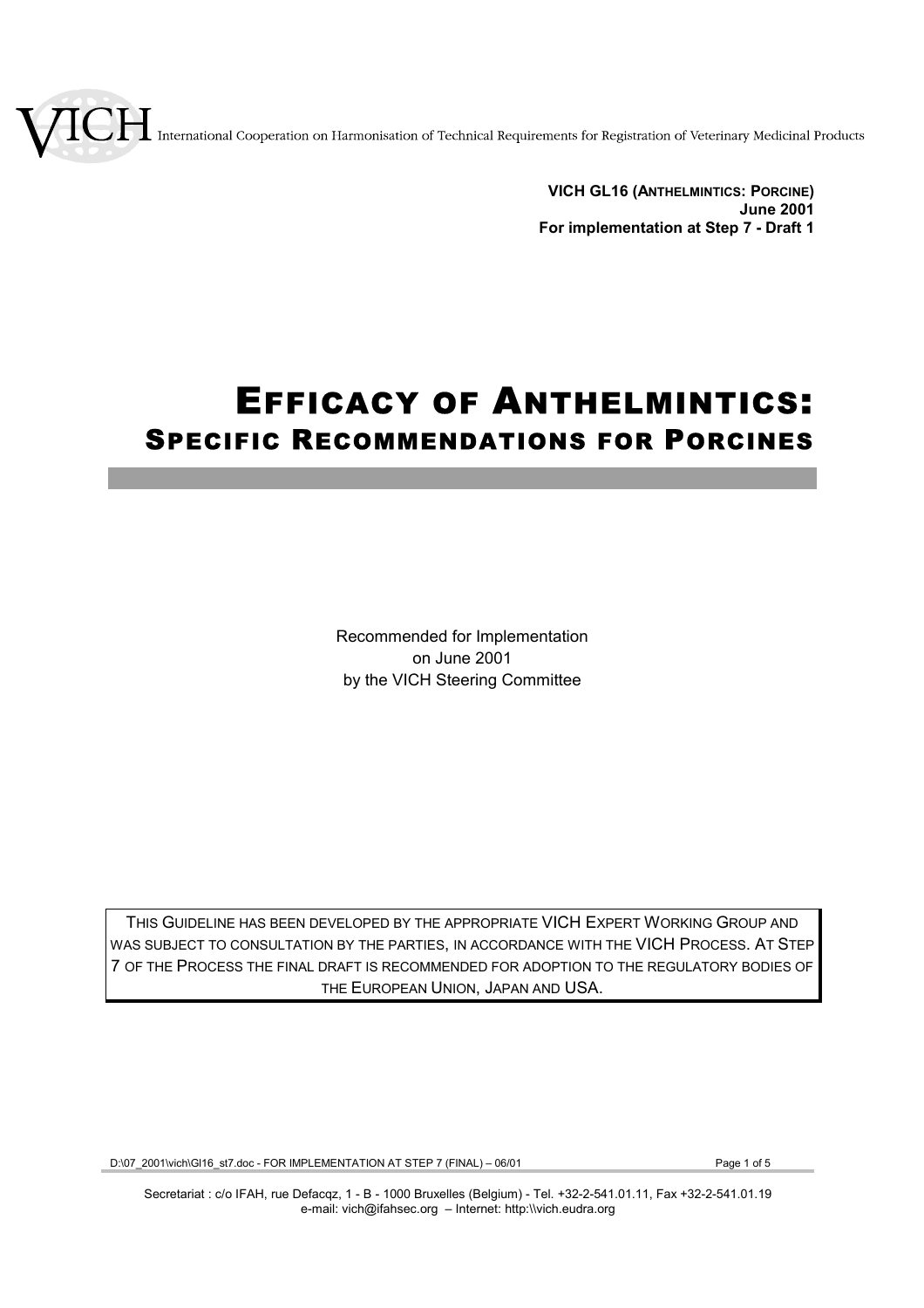# **EFFICACY OF ANTHELMINTICS: SPECIFIC RECOMMENDATIONS FOR PORCINES**

# **INTRODUCTION**

The present guideline for porcines was developed by the Working Group established by the Veterinary International Co-operation on Harmonization (VICH), Anthelmintic Guidelines. It should be read in conjunction with the VICH Efficacy of anthelmintics: General requirements (EAGR) which should be referred to for discussion of broad aspects for providing pivotal data to demonstrate product anthelmintic effectiveness. The present document is structured similarly to the EAGR with the aim of simplicity for readers comparing both documents.

The guideline for porcines is part of this EAGR and the aim is (1) to be more specific for certain issues for porcines not discussed in the EAGR; (2) to highlight differences with the EAGR on efficacy data requirements and (3) to give explanations for disparities with the EAGR.

It is also important to note that technical procedures to be followed in the studies are not the aim of this guideline. We recommend to the sponsors to refer to the pertinent procedures described in details in other published document e.g WAAVP Guidelines for Evaluating the Efficacy of Anthelmintics in swine. Veterinary Parasitology *21* : 69 - 82, 1986.

# **A. General Elements**

# **1. The evaluation of effectiveness data**

Only controlled tests are acceptable both for the dose determination and dose confirmation studies. Critical tests are generally considered not to be very reliable for porcine.

Long-acting or sustained-release products should be subject to the same evaluation procedures as other therapeutic anthelmintics. Adequate parasite infection should be defined in the protocol according to regional prevalence or historic and/or statistical data.

# **2. Use of natural or induced infections**

Dose determination studies generally should be conducted using induced infections with either laboratory or recent field isolates.

Dose confirmation studies should be conducted using naturally infected animals. Induced infections with recent field isolates are also acceptable, as well as natural infections which can have superimposed induced infections of certain parasites. This procedure will allow a wide range of parasites.

Persistent efficacy studies should be conducted using induced infections with recent field isolates.

The history of the parasites used in the induced infection studies should be included in the final report.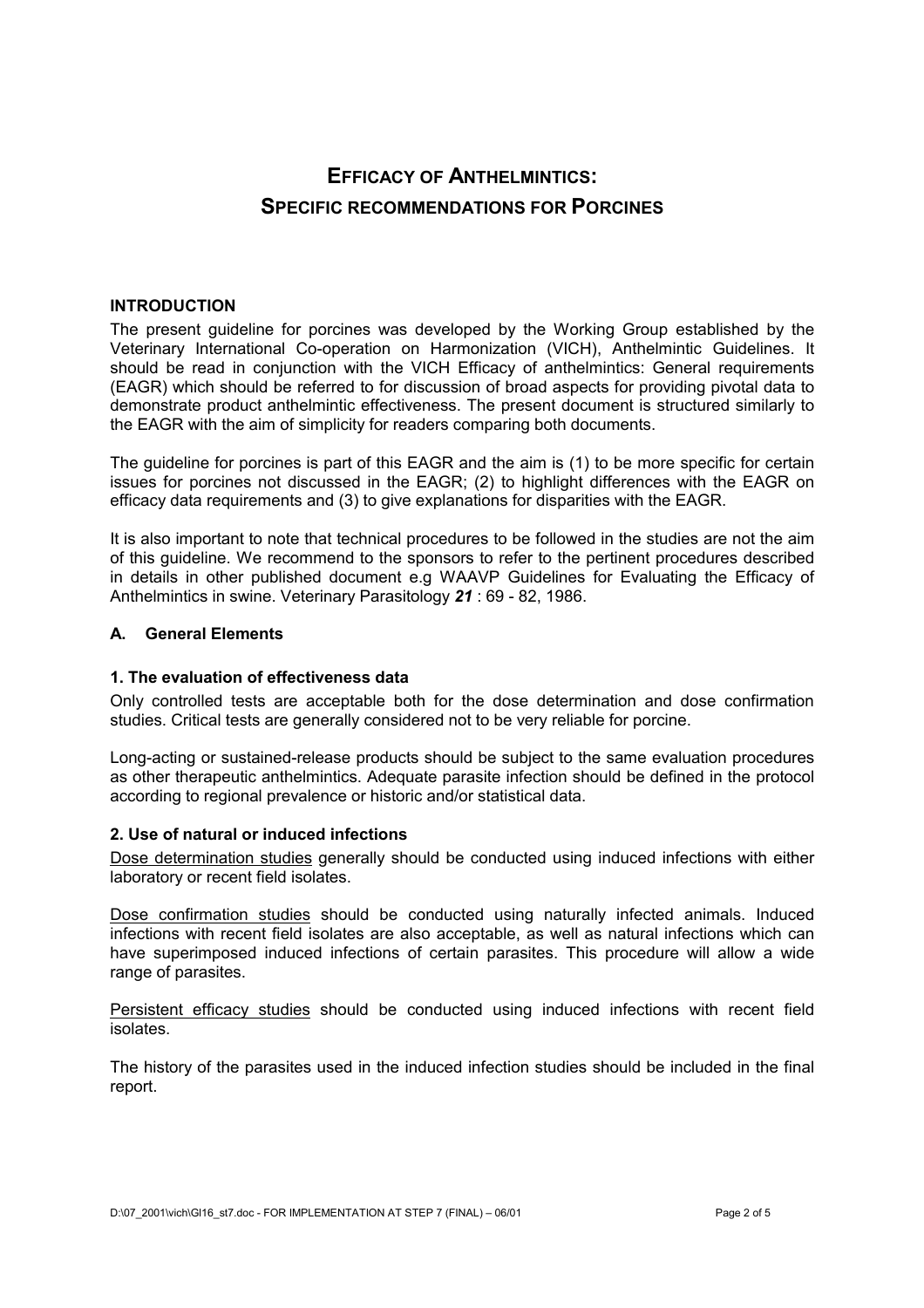# **3. Number of infective parasitic forms recommended for induced infections**

The number to be used is approximate and will depend of the isolate that is used. The final number of larvae or eggs used in the infection should be included in the final report. Table 1 shows the range of viable L3 or eggs recommended.

Table 1 – Range of viable L3 or eggs used to produce adequate infections in porcine for anthelmintic evaluation.

| Parasites               | Range            |
|-------------------------|------------------|
| <b>Stomach</b>          |                  |
| Ascarops strongylina    | 200              |
| Hyostrongylus rubidus   | $1,000 - 4,000$  |
| Physocephalus sexalatus | 500              |
| <b>Intestines</b>       |                  |
| Ascaris suum*           | $250 - 2,500$    |
| Oesophagostomum spp.    | $2,000 - 15,000$ |
| Strongyloides ransomi   | $1,500 - 5,000$  |
| <b>Trichuris suis</b>   | $1,000 - 5,000$  |
| Lungs                   |                  |
| Metastrongylus spp.     | $1,000 - 2,500$  |
| <b>Kidney</b>           |                  |
| Stephanurus dentatus    | $1.000 - 2.000$  |

\* To maximize the establishment of adult worms a trickle infection with a low number of eggs is recommended.

#### **4. Recommendations for the calculation of effectiveness**

# *4.1. Criteria to grant a claim*

To be granted a claim the following pivotal data should be included:

- a) Two dose confirmation studies conducted with a minimum of 6 adequately infected nonmedicated animals (control group) and 6 adequately infected medicated animals (treated group) in each study;
- b) The differences in parasite counts between treated and control animals should be statistically significant (p<0.05);
- c) Effectiveness should be 90% or higher using transformed (geometric means) data;
- d) The infection of the animals in the study will be deemed adequate based on historical, parasitological and/or statistical criteria.

#### *4.2 Number of animals (dose determination, dose confirmation and persistency trials)*

The minimum number of animals required per experimental group is a critical point. Although the number of animals will depend on the possibility to process the data statistically according to adequate statistical analysis, it has been recommended, to achieve harmonization, that the inclusion of at least 6 animals in each experimental group is a minimum.

In cases where there are several studies, none of which have 6 adequately infected animals in the control group (for example, important rare parasites), the results obtained could be pooled to accumulate 12 animals in the studies; and statistical significance calculated.

If the differences are significant ( $p$ <0.05), effectiveness may be calculated and if the infection is deemed adequate, the claim may be granted. Sampling techniques and estimation of worm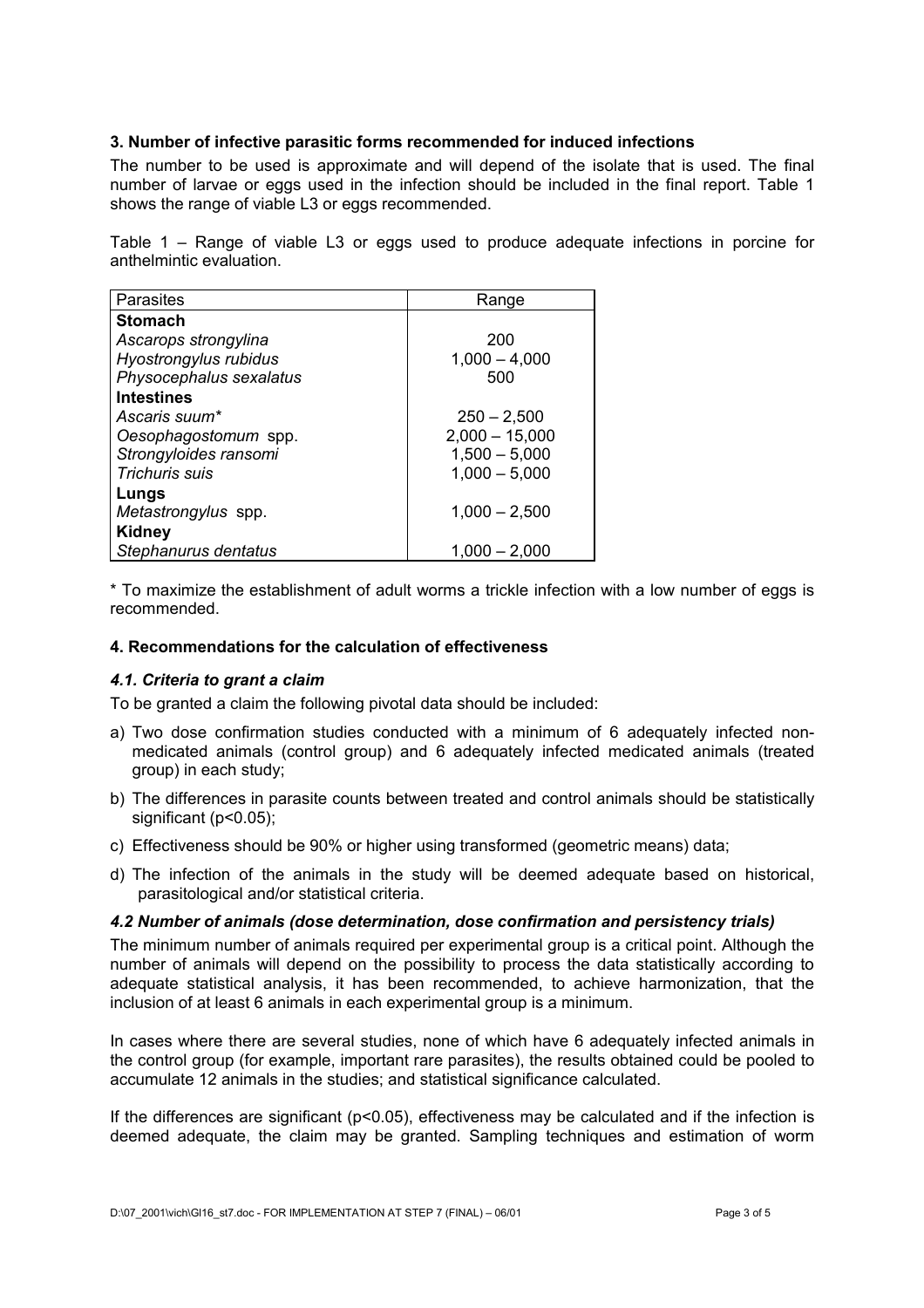burden should be similar among laboratories involved in the studies to allow adequate and meaningful extrapolation of the results to the population.

#### *4.3 Adequacy of infection*

With respect to the minimum adequate number of helminths, the decision will be made when the final report is submitted based on statistical and historical data, literature review, or expert testimony. The range of porcine helminths (adults) that has been considered adequate to grant a claim will vary according to the species. Generally the minimal mean number of nematodes considered to be adequate is 100. Lower mean counts are to be expected with *A.suum, A. strongylina, P. sexalatus, S. dentatus*, *Metastrongylus* spp. and *Fasciola* spp.

#### *4.4 Label claims*

The term immature on the labelling is not acceptable. For adult claims as a general rule the treatment should not be administered earlier than 35 days for *A. strongylina,* 26 days for *H. rubidus,* 55 days for *P. sexalatus*, 65 days for *A. suum,* 10 days for *S. ransomi*, 28 to 45 days for *O. dentatum* and *O. quadrispinulatum* , 50 days for *T. suis*, 35 days for *Metastrongylus* spp. and 10 months for *S. dentatus*.

For L4 claims treatments should be given as general rule 7 to 9 days days after infection with exceptions: 3 to 4 days for *S. ransomi* 11 to 15 days for *A. suum,* and 16 to 20 days for *T. suis*

For claims against transmammary transmission of *S. ransomi* somatic larvae, natural or artificially infected pregnant sows should be treated at various times prior to parturition and the efficacy checked by counting the larvae in the sow milk and the adult worms in the small intestine of the litter.

#### **5. Treatment procedures**

The method of administration (oral, parenteral etc), formulation and extent of activity of a product will influence the protocol design. Slow-release products should be tested over the entire proposed effective time unless additional information suggest that this is unnecessary e.g. for systemically acting compounds blood levels demonstrate steady state at all point**s** of the proposed therapeutic period. When the drug is to be administered in the water or via a premix, it should be done following the labelling recommendations. Palatability studies may be required for medicated feed. Samples of medicated water or feed should be collected to confirm drug concentration. The amount of medicated product consumed to each animal or group of animals should be recorded to ensure that the treatment satisfies the label recommendations.

# **6. Animal selection, allocation and handling**

Test animals should be clinically healthy and representative of the age, sex, and class for which the claim of the test anthelmintic is to be made. In general the animals should be 2 to 6 months of age. Animals should be assigned randomly to each treatment. Blocking in replicates by weight, sex, age, and/or exposure to parasites may aid in reducing trial variance. Faecal egg/larval counts are also an adequate method to allocate the experimental animals.

For induced infections, the use of helminth naive animals is recommended. Animals not raised in a helminth-free environment should be treated with an approved anthelmintic drug to remove preexisting infections followed by faecal examination to determine that the animals are helminth free.

Animal housing, feeding and care should follow strict requirements of welfare including vaccination according to local practices. This information should be provided in the final report. A minimum 7 day acclimatisation period is recommended. Housing and feed/water supply should be adequate according to the geographical location. Animals should be monitored daily to determine adverse reactions.